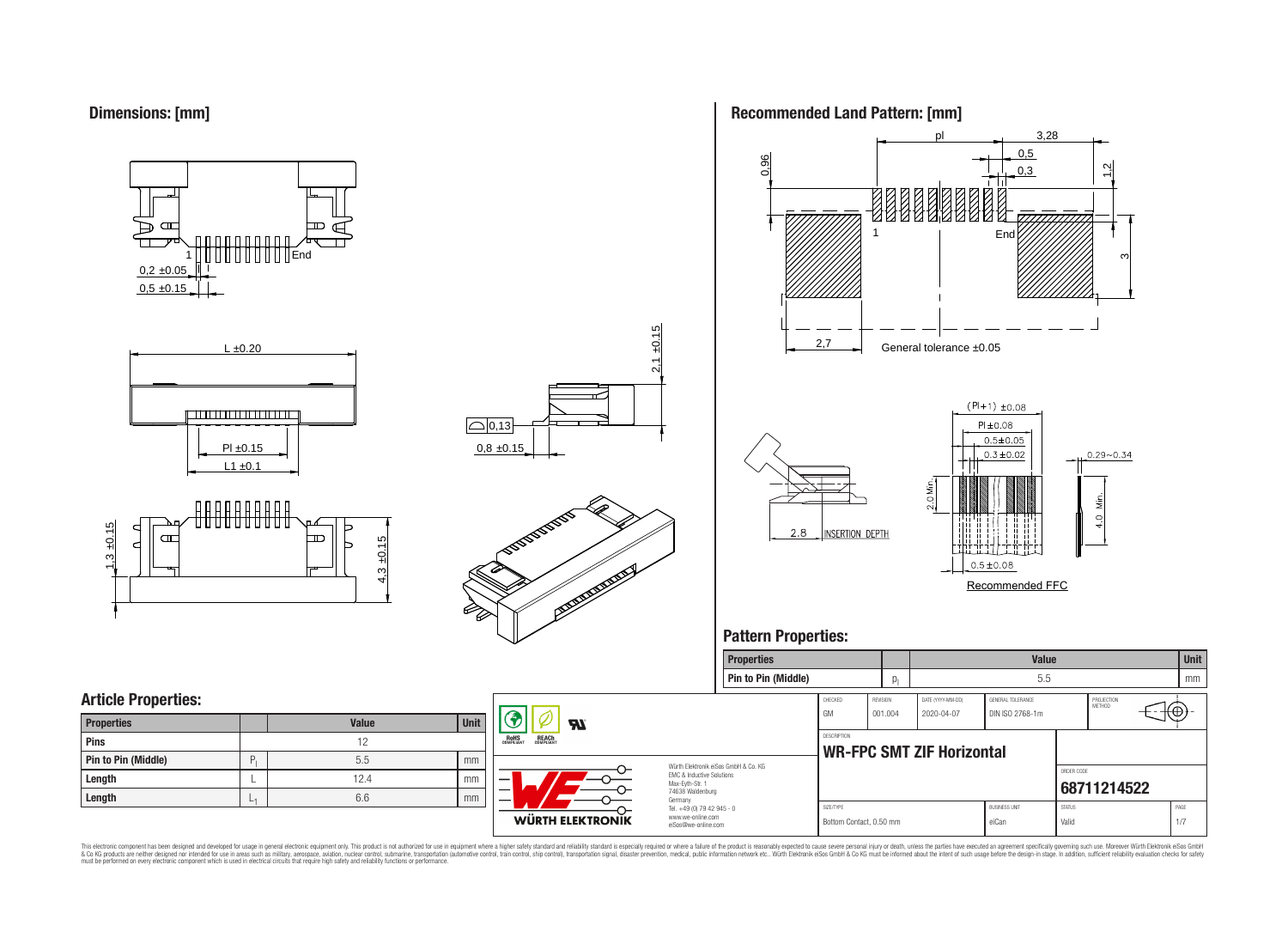### **Kind Properties:**

| <b>Properties</b> | <b>Value</b>     | <b>Unit</b> |
|-------------------|------------------|-------------|
| <b>Pitch</b>      | 0.5              | mm          |
| <b>Durability</b> | 25 Mating cycles |             |

# **Material Properties:**

| <b>Insulator Material</b>            | LCP                                          |
|--------------------------------------|----------------------------------------------|
| <b>Insulator Flammability Rating</b> | $UL94V-0$                                    |
| <b>Insulator Color</b>               | Ivory                                        |
| <b>Actuator Material</b>             | PA9T                                         |
| <b>Actuator Flammability Rating</b>  | UL94 V-0                                     |
| <b>Actuator Color</b>                | <b>Black</b>                                 |
| <b>Contact Material</b>              | Phosphor Bronze                              |
| <b>Contact Plating</b>               | 100 ( $\mu$ ") Tin over 50 ( $\mu$ ") Nickel |
| <b>Contact Type</b>                  | Stamped                                      |
| <b>Solder Tabs</b>                   | <b>Brass</b>                                 |

# **General Information:**

| $\circ$<br>⊥ Onera′<br><b>U</b> L<br>.<br>.<br> |                 |            |
|-------------------------------------------------|-----------------|------------|
|                                                 | $-$ - $-$ - $-$ | $  -$<br>. |

# **Electrical Properties:**

| <b>Properties</b>            |           | <b>Test conditions</b> | <b>Value</b> | Unit           | Tol. |
|------------------------------|-----------|------------------------|--------------|----------------|------|
| <b>Rated Current</b>         | םו        |                        | 0.5          | $\overline{A}$ |      |
| <b>Working Voltage</b>       |           |                        | 50           | V(AC)          |      |
| <b>Withstanding Voltage</b>  |           | min                    | 250          | V(AC)          |      |
| <b>Contact Resistance</b>    | R         |                        | 20           | $m\Omega$      | max. |
| <b>Insulation Resistance</b> | $R_{ISO}$ |                        | 100          | M <sub>2</sub> | min. |

# **Certification:**

**RoHS Approval RoHS Approval Compliant** [2011/65/EU&2015/863]

# **Certification:**

| <b>REACh Approval</b> | Conform or declared [(EC)1907/2006] |
|-----------------------|-------------------------------------|
| <b>UL Approval</b>    |                                     |

# **Packaging Properties:**

| <b>Properties</b>     |               | <b>Value</b> |  |  |  |
|-----------------------|---------------|--------------|--|--|--|
| Packaging             | Tape and Reel |              |  |  |  |
| <b>Packaging Unit</b> | Qty.          | 2000         |  |  |  |

# **Specific Recommendation:**

In order to handle products correctly, please download our precaution guide which is available under "Tutorials" on our Homepage: www. we-online.com/precaution\_6873xx124422

| $\boldsymbol{\mathcal{H}}$                                                                                          |                                                                        | CHECKED<br>GM                                          | REVISION<br>001.004 | DATE (YYYY-MM-DD)<br>2020-04-07 | GENERAL TOLERANCE<br>DIN ISO 2768-1m |                        | PROJECTION<br>METHOD | (⊕)         |  |
|---------------------------------------------------------------------------------------------------------------------|------------------------------------------------------------------------|--------------------------------------------------------|---------------------|---------------------------------|--------------------------------------|------------------------|----------------------|-------------|--|
| <b>ROHS</b><br>COMPLIANT<br><b>REACH</b><br>COMPLIANT                                                               |                                                                        | <b>DESCRIPTION</b><br><b>WR-FPC SMT ZIF Horizontal</b> |                     |                                 |                                      |                        |                      |             |  |
| Würth Elektronik eiSos GmbH & Co. KG<br>EMC & Inductive Solutions<br>Max-Evth-Str. 1<br>74638 Waldenburg<br>Germany |                                                                        |                                                        |                     |                                 |                                      | ORDER CODE             | 68711214522          |             |  |
| WÜRTH ELEKTRONIK                                                                                                    | Tel. +49 (0) 79 42 945 - 0<br>www.we-online.com<br>eiSos@we-online.com | SIZE/TYPE<br>Bottom Contact, 0.50 mm                   |                     |                                 | <b>BUSINESS UNIT</b><br>eiCan        | <b>STATUS</b><br>Valid |                      | PAGE<br>2/7 |  |

This electronic component has been designed and developed for usage in general electronic equipment only. This product is not authorized for subserved requipment where a higher selection equipment where a higher selection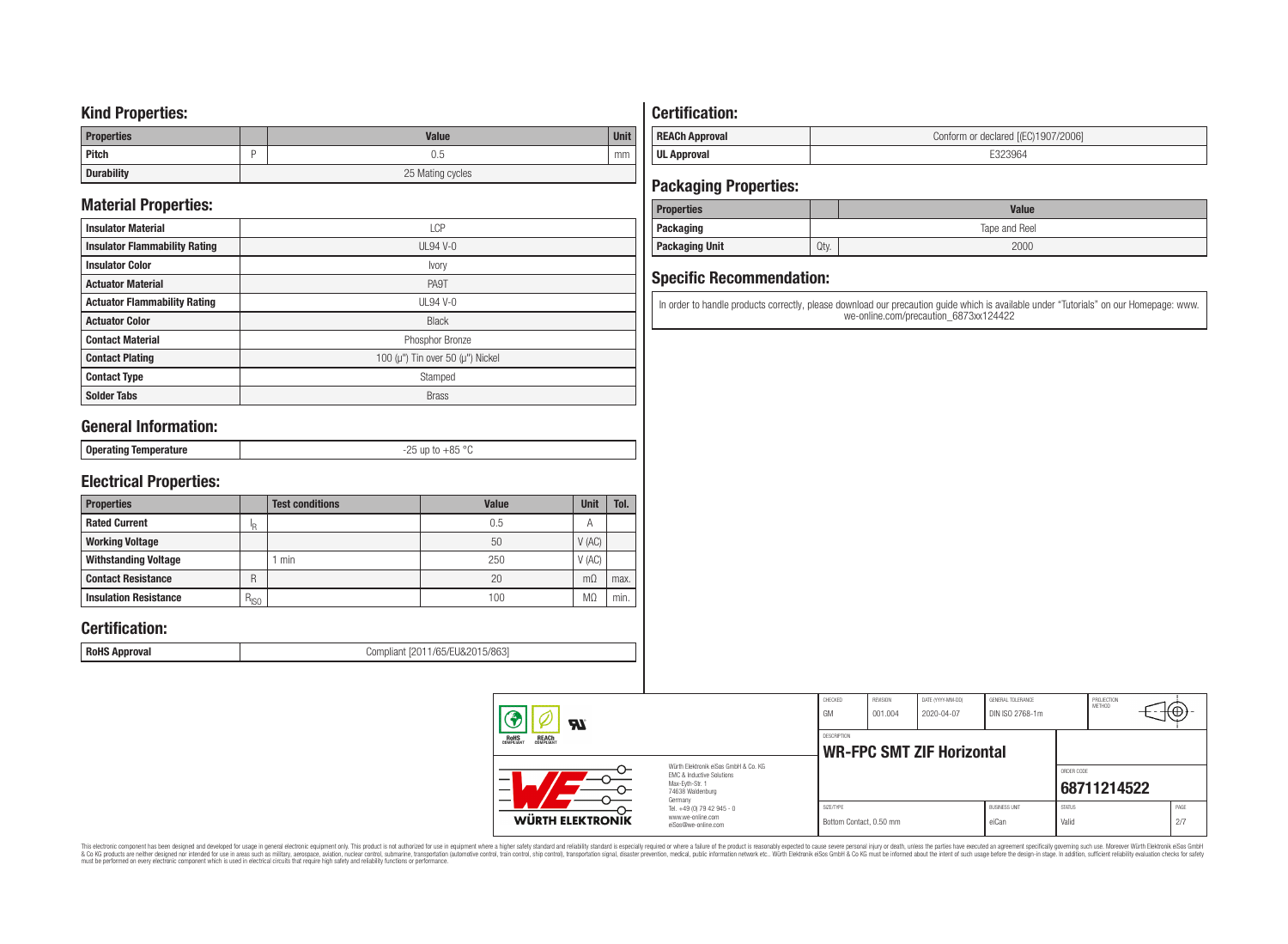

**Packaging Specification - Reel: [mm]**



This electronic component has been designed and developed for usage in general electronic equipment only. This product is not authorized for use in equipment where a higher safely standard and reliability standard si espec & Ook product a label and the membed of the seasuch as marked and as which such a membed and the such assume that income in the seasuch and the simulation and the such assume that include to the such a membed and the such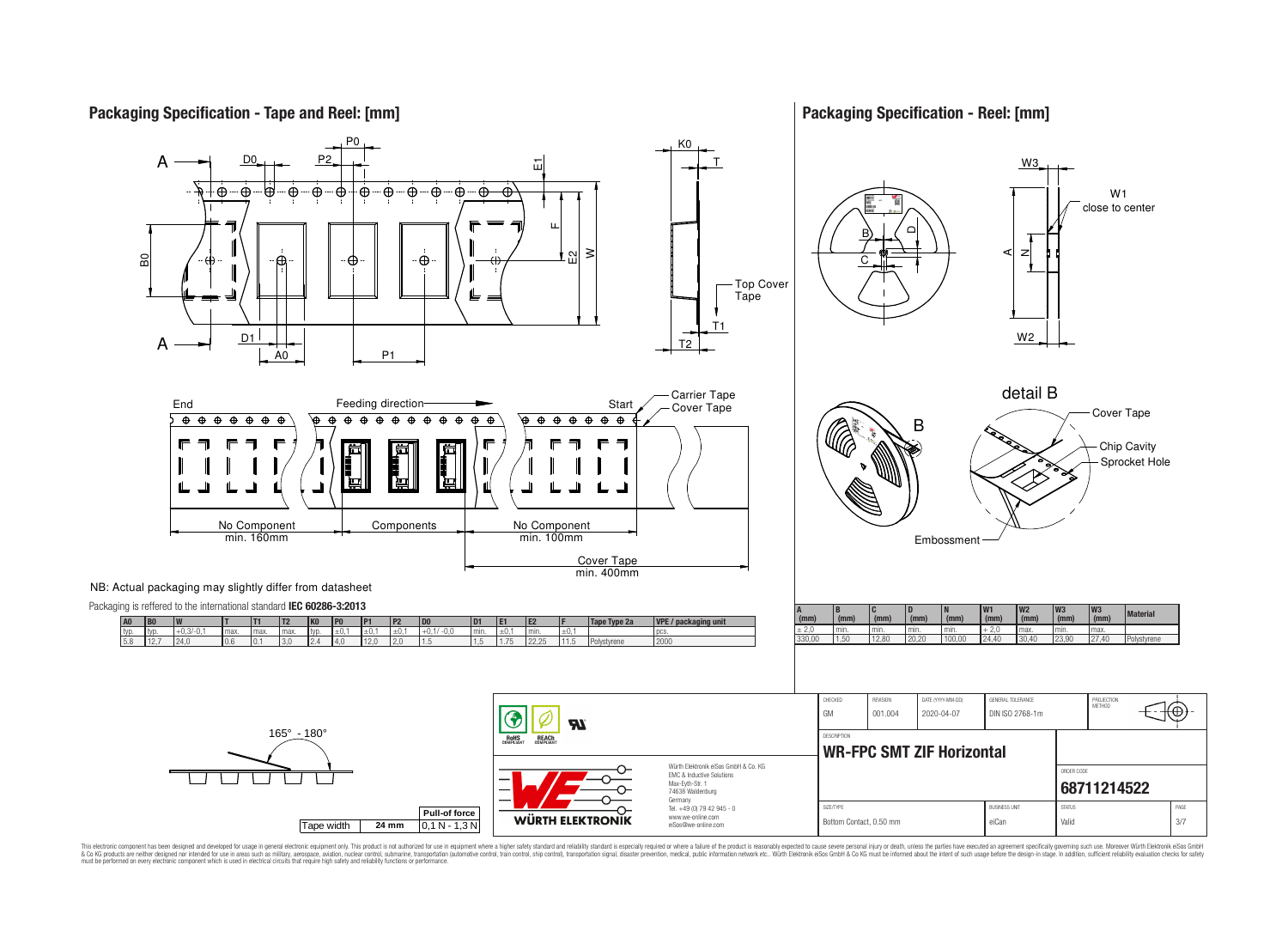

#### NB: Actual packaging may slightly differ from datasheet

| $L_{C}$ (mm) | <b>IM</b><br>$W_{\cap}$ (mm) | $H0$ (mm) | No. of reel<br>outer packaging | Packaging<br><b>Unit</b> | Material     |
|--------------|------------------------------|-----------|--------------------------------|--------------------------|--------------|
| typ.         | 1 LV L                       | ' IVL     | reel.                          | l DCS.                   |              |
| 365          | 365                          | 220       |                                | 14000                    | <b>Paper</b> |

| $\boldsymbol{z}$                                      |                                                                                                                     | CHECKED<br>GM                                   | REVISION<br>001.004 | DATE (YYYY-MM-DD)<br>2020-04-07 | GENERAL TOLERANCE<br>DIN ISO 2768-1m |                        | PROJECTION<br>METHOD | τΦ |             |
|-------------------------------------------------------|---------------------------------------------------------------------------------------------------------------------|-------------------------------------------------|---------------------|---------------------------------|--------------------------------------|------------------------|----------------------|----|-------------|
| <b>ROHS</b><br>COMPLIANT<br><b>REACH</b><br>COMPLIANT |                                                                                                                     | DESCRIPTION<br><b>WR-FPC SMT ZIF Horizontal</b> |                     |                                 |                                      |                        |                      |    |             |
| —<br>$\overline{\phantom{0}}$                         | Würth Flektronik eiSos GmbH & Co. KG<br>FMC & Inductive Solutions<br>Max-Evth-Str. 1<br>74638 Waldenburg<br>Germany |                                                 |                     |                                 |                                      | ORDER CODE             | 68711214522          |    |             |
| WÜRTH ELEKTRONIK                                      | Tel. +49 (0) 79 42 945 - 0<br>www.we-online.com<br>eiSos@we-online.com                                              | SIZE/TYPE<br>Bottom Contact, 0.50 mm            |                     |                                 | <b>BUSINESS UNIT</b><br>eiCan        | <b>STATUS</b><br>Valid |                      |    | PAGE<br>4/7 |

This electronic component has been designed and developed for usage in general electronic equipment only. This product is not authorized for subserved requipment where a higher selection equipment where a higher selection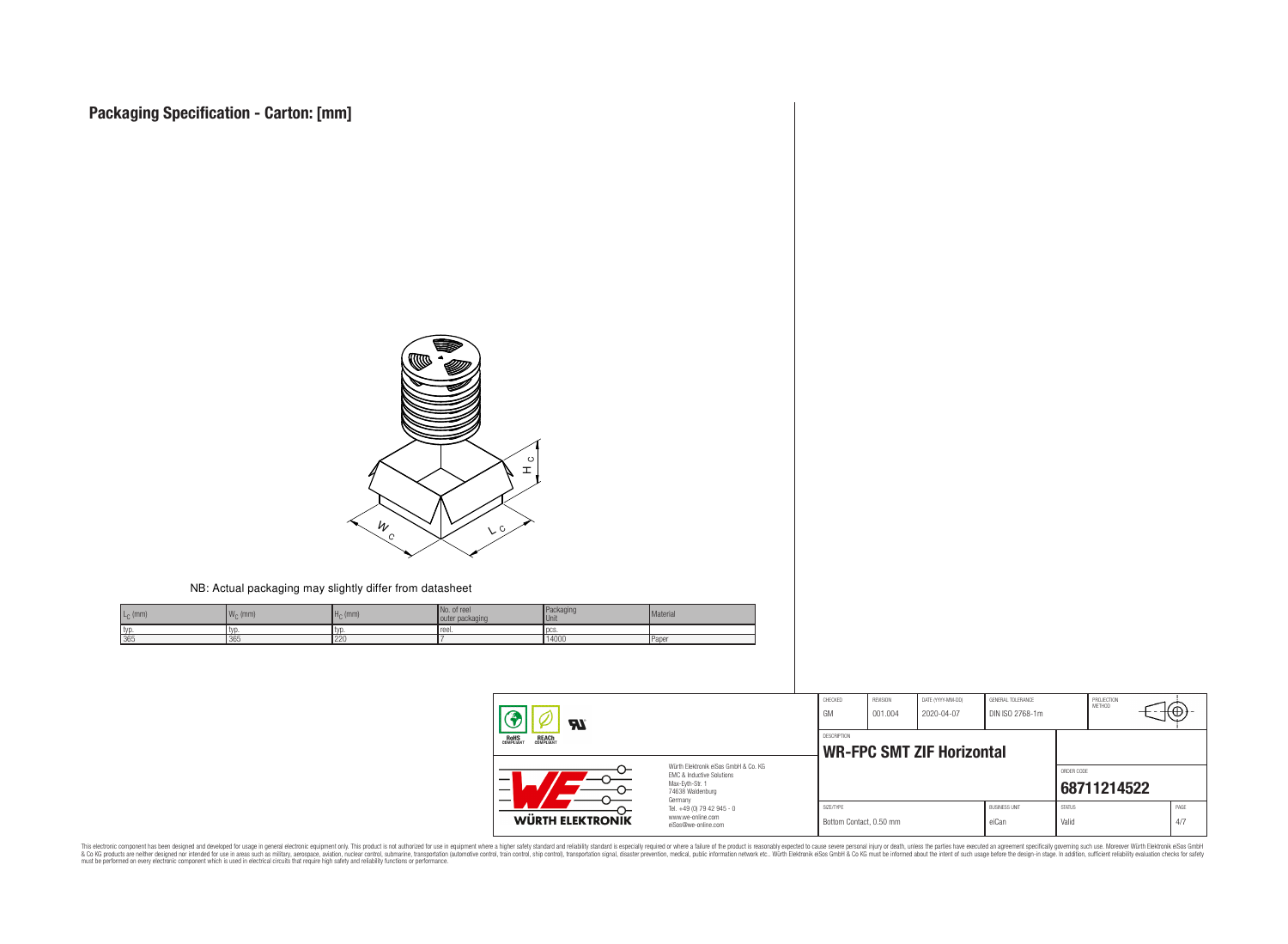# **Classification Reflow Profile for SMT components:**



# **Classification Reflow Soldering Profile:**

| <b>Profile Feature</b>                              |                    | Value                            |
|-----------------------------------------------------|--------------------|----------------------------------|
| Preheat Temperature Min <sup>1)</sup>               | <sup>I</sup> s min | 150 °C                           |
| <b>Preheat Temperature Max</b>                      | 's max             | 200 °C                           |
| Preheat Time $t_s$ from $T_{s,min}$ to $T_{s,max}$  | $t_{\rm s}$        | $60 - 120$ seconds               |
| Ramp-up Rate $(T_1$ to $T_p$ )                      |                    | 3 °C/ second max.                |
| <b>Liquidous Temperature</b>                        | Ь.                 | 217°C                            |
| Time t <sub>1</sub> maintained above T <sub>1</sub> | ь.                 | $60 - 150$ seconds               |
| Peak package body temperature                       | l n                | $T_n \leq T_c$ , see Table below |
| Time within 5°C of actual peak<br>temperature       | t <sub>p</sub>     | $20 - 30$ seconds                |
| Ramp-down Rate $(T_p$ to $T_1$ )                    |                    | $6^{\circ}$ C/ second max.       |
| Time 25°C to peak temperature                       |                    | 8 minutes max.                   |

1) refer to IPC/JEDEC J-STD-020D refer to IPC/ JEDEC J-STD-020E

# **Package Classification Reflow Temperature (T<sup>c</sup> ):**

| <b>Properties</b>                                                         | Volume mm <sup>3</sup><br>$350$ | Volume mm <sup>3</sup><br>350-2000 | Volume mm <sup>3</sup><br>>2000 |
|---------------------------------------------------------------------------|---------------------------------|------------------------------------|---------------------------------|
| <b>PB-Free Assembly   Package Thickness  </b><br>$< 1.6$ mm <sup>1)</sup> | 260 °C                          | 260 °C                             | 260 °C                          |
| <b>PB-Free Assembly   Package Thickness  </b><br>$1.6$ mm $- 2.5$ mm      | 260 °C                          | 250 °C                             | 245 °C                          |
| <b>PB-Free Assembly   Package Thickness  </b><br>$\geq$ 2.5 mm            | 250 °C                          | 245 °C                             | 245 °C                          |

1) refer to IPC/JEDEC J-STD-020D

refer to IPC/ JEDEC J-STD-020E

|                  | Яľ                                                                                                                                                                                |                                                                        | CHECKED<br>GM                                   | <b>REVISION</b><br>001.004 | DATE (YYYY-MM-DD)<br>2020-04-07 | GENERAL TOLERANCE<br>DIN ISO 2768-1m |                        | PROJECTION<br>METHOD | ťΨ  |      |
|------------------|-----------------------------------------------------------------------------------------------------------------------------------------------------------------------------------|------------------------------------------------------------------------|-------------------------------------------------|----------------------------|---------------------------------|--------------------------------------|------------------------|----------------------|-----|------|
|                  | <b>ROHS</b><br>COMPLIANT<br><b>REACH</b><br>COMPLIANT<br>Würth Flektronik eiSos GmbH & Co. KG<br>EMC & Inductive Solutions<br>-<br>Max-Evth-Str. 1<br>74638 Waldenburg<br>Germany |                                                                        | DESCRIPTION<br><b>WR-FPC SMT ZIF Horizontal</b> |                            |                                 |                                      |                        |                      |     |      |
|                  |                                                                                                                                                                                   |                                                                        |                                                 |                            |                                 |                                      | ORDER CODE             | 68711214522          |     |      |
| WÜRTH ELEKTRONIK |                                                                                                                                                                                   | Tel. +49 (0) 79 42 945 - 0<br>www.we-online.com<br>eiSos@we-online.com | SIZE/TYPE<br>Bottom Contact, 0.50 mm            |                            |                                 | <b>BUSINESS UNIT</b><br>eiCan        | <b>STATUS</b><br>Valid |                      | 5/7 | PAGE |

This electronic component has been designed and developed for usage in general electronic equipment only. This product is not authorized for subserved requipment where a higher selection equipment where a higher selection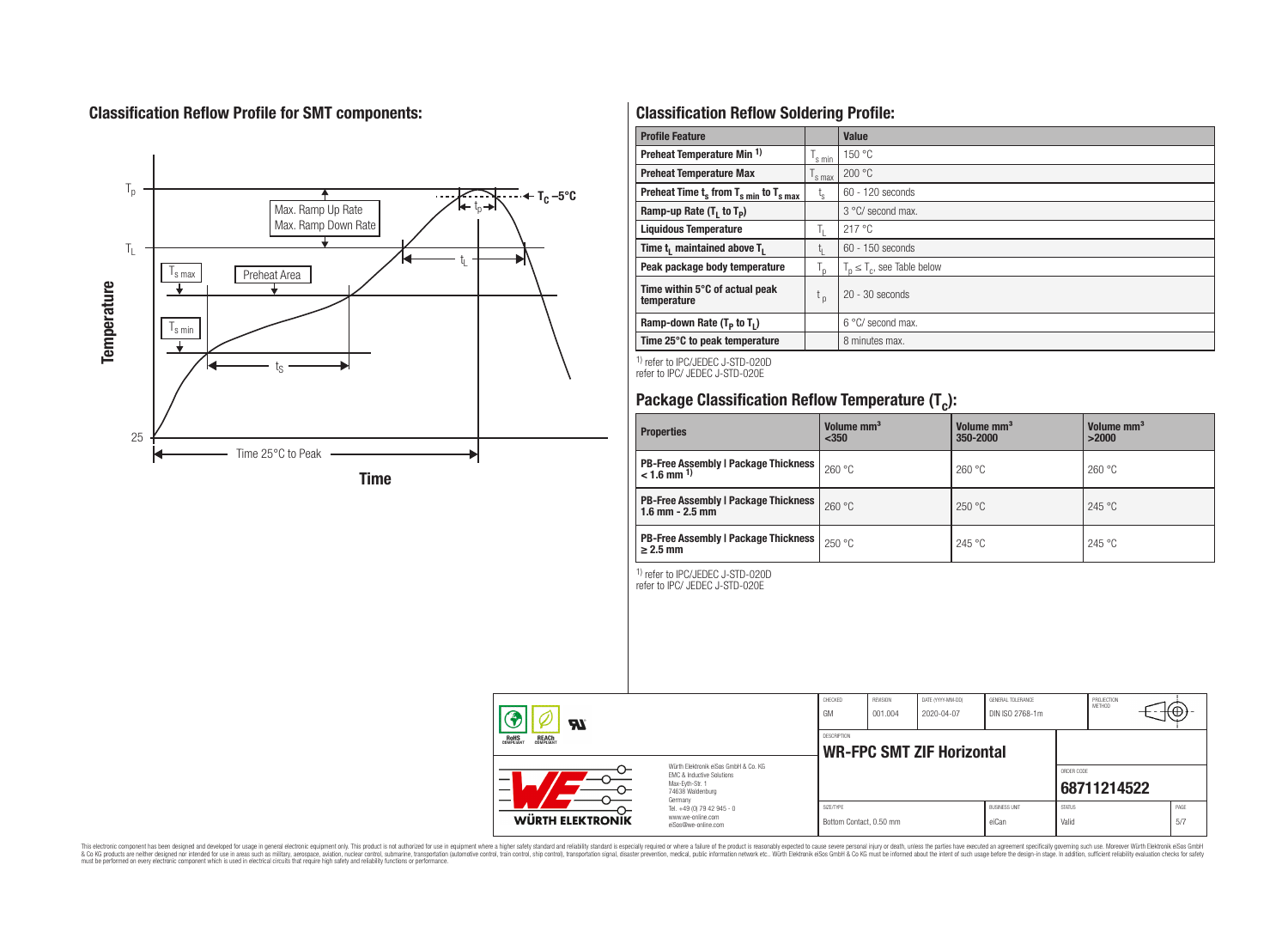# **Cautions and Warnings:**

### **The following conditions apply to all goods within the product series of the Connectors of Würth Elektronik eiSos GmbH & Co. KG:**

#### **General:**

- This mechanical component is designed and manufactured for use in general electronic equipment.
- Würth Elektronik must be asked for written approval (following the PPAP procedure) before incorporating the components into any equipment in fields such as military, aerospace, aviation, nuclear control, submarine, transportation (automotive control, train control, ship control), transportation signal, disaster prevention, medical, public information network, etc. where higher safety and reliability are especially required and/or if there is the possibility of direct damage or human injury.
- Mechanical components that will be used in safety-critical or high-reliability applications, should be pre-evaluated by the customer.
- The mechanical component is designed and manufactured to be used within the datasheet specified values. If the usage and operation conditions specified in the datasheet are not met, the component may be damaged or dissolved.
- Do not drop or impact the components, the component may be damaged.
- Prevent any damage or scratches on the component, especially on the actuator.
- Direct mechanical impact to the product shall be prevented (e.g overlapping of the PCB's).
- Würth Elektronik products are qualified according to international standards, which are listed in each product reliability report. Würth Elektronik does not warrant any customer qualified product characteristics beyond Würth Elektroniks' specifications, for its validity and sustainability over time.
- The responsibility for the applicability of the customer specific products and use in a particular customer design is always within the authority of the customer. All technical specifications for standard products do also apply to customer specific products.
- The mechanical component is designed to be used along with Würth Elektronik counterparts and tools. Würth Elektronik cannot ensure the reliability of these components while being used with other products.

#### **Product Specific:**

#### Soldering:

- The solder profile must comply with the technical product specifications. All other profiles will void the warranty.
- All other soldering methods are at the customers' own risk.

#### Cleaning and Washing:

- Washing agents used during the production to clean the customer application might damage or change the characteristics of the component, body, pins and termination. Washing agents may have a negative effect on the long-term functionality of the product.
- Using a brush during the cleaning process may deform function relevant areas. Therefore, we do not recommend using a brush during the PCB cleaning process.

#### Potting and Coating:

• If the product is potted in the customer application, the potting material might shrink or expand during and after hardening. Shrinking could lead to an incomplete seal, allowing contaminants into the components. Expansion could damage the components. We recommend a manual inspection after potting or coating to avoid these effects.

#### **Storage Conditions:**

- A storage of Würth Elektronik products for longer than 12 months is not recommended. Within other effects, the terminals may suffer degradation, resulting in bad solderability. Therefore, all products shall be used within the period of 12 months based on the day of shipment.
- Do not expose the components to direct sunlight.
- The storage conditions in the original packaging are defined according to DIN EN 61760-2.
- The storage conditions stated in the original packaging apply to the storage time and not to the transportation time of the components.

#### **Handling:**

- Do not repeatedly operate the component with excessive force. It may damage or deform the component resulting in malfunction.
- In the case a product requires particular handling precautions, in addition to the general recommendations mentioned here before, these will appear on the product datasheet.

These cautions and warnings comply with the state of the scientific and technical knowledge and are believed to be accurate and reliable. However, no responsibility is assumed for inaccuracies or incompleteness.

| Hī                                                                                                                                                                         |                                                                        | CHECKED<br>GM                                          | <b>REVISION</b><br>001.004 | DATE (YYYY-MM-DD)<br>2020-04-07 | GENERAL TOLERANCE<br>DIN ISO 2768-1m |                           | PROJECTION<br><b>METHOD</b> |  | ₩           |
|----------------------------------------------------------------------------------------------------------------------------------------------------------------------------|------------------------------------------------------------------------|--------------------------------------------------------|----------------------------|---------------------------------|--------------------------------------|---------------------------|-----------------------------|--|-------------|
| ROHS<br>COMPLIANT<br><b>REACH</b><br>COMPLIANT<br>Würth Flektronik eiSos GmbH & Co. KG<br>FMC & Inductive Solutions<br>–<br>Max-Eyth-Str. 1<br>74638 Waldenburg<br>Germany |                                                                        | <b>DESCRIPTION</b><br><b>WR-FPC SMT ZIF Horizontal</b> |                            |                                 |                                      |                           |                             |  |             |
|                                                                                                                                                                            |                                                                        |                                                        |                            |                                 |                                      | ORDER CODE<br>68711214522 |                             |  |             |
| WÜRTH ELEKTRONIK                                                                                                                                                           | Tel. +49 (0) 79 42 945 - 0<br>www.we-online.com<br>eiSos@we-online.com | SIZE/TYPE<br>Bottom Contact, 0.50 mm                   |                            |                                 | <b>BUSINESS UNIT</b><br>eiCan        | <b>STATUS</b><br>Valid    |                             |  | PAGE<br>6/7 |

This electronic component has been designed and developed for usage in general electronic equipment only. This product is not authorized for use in equipment where a higher safety standard and reliability standard si espec & Ook product a label and the membed of the seasuch as marked and as which such a membed and the such assume that income in the seasuch and the simulation and the such assume that include to the such a membed and the such